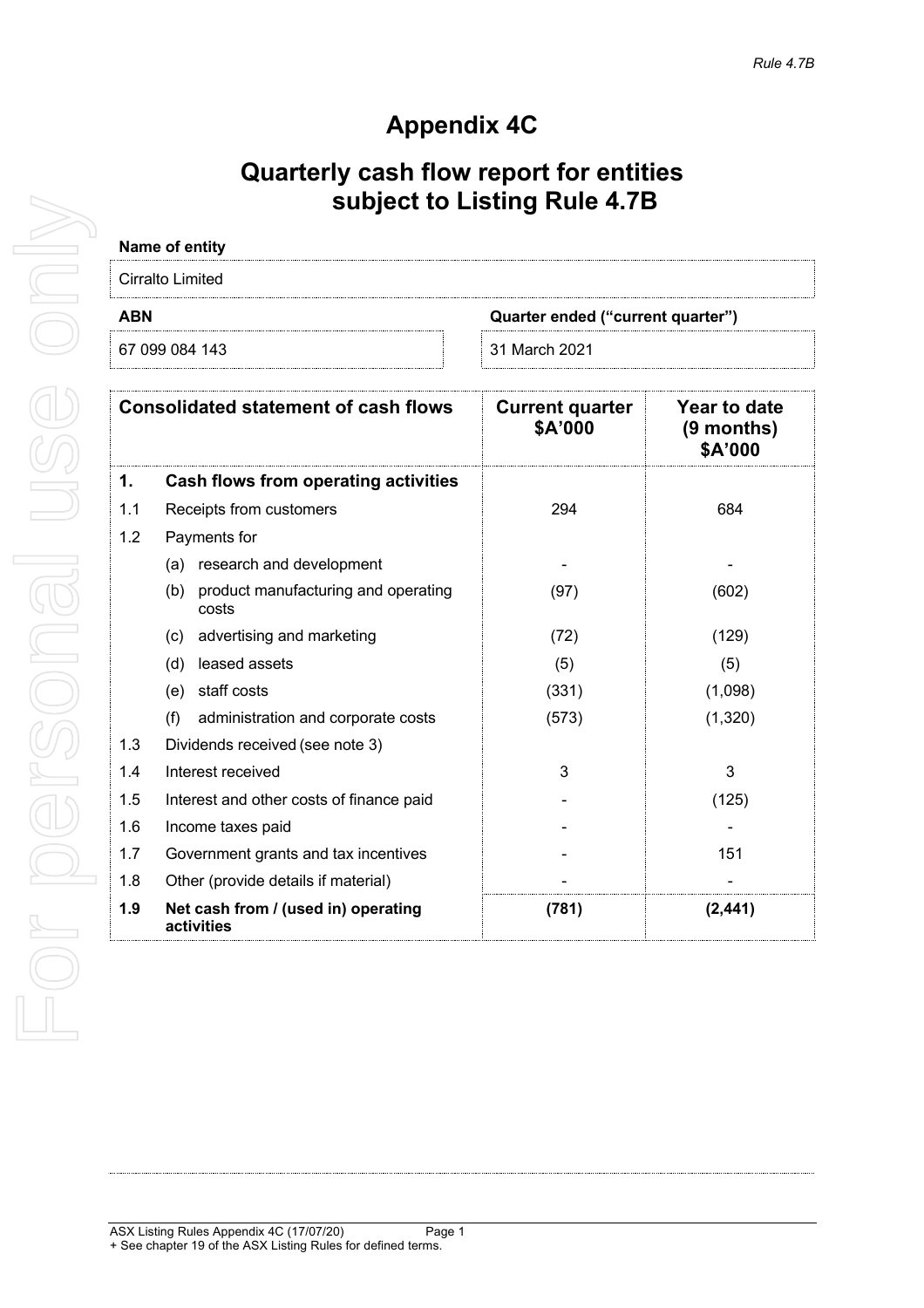| 2.  | <b>Cash flows from investing activities</b>       |       |          |
|-----|---------------------------------------------------|-------|----------|
| 2.1 | Payments to acquire or for:                       |       |          |
|     | entities<br>(a)                                   |       |          |
|     | (b)<br>businesses                                 |       |          |
|     | (c)<br>property, plant and equipment              |       | (6)      |
|     | investments<br>(d)                                |       |          |
|     | intellectual property<br>(e)                      |       | (624)    |
|     | (f)<br>other non-current assets                   |       |          |
| 2.2 | Proceeds from disposal of:                        |       |          |
|     | entities<br>(a)                                   |       |          |
|     | businesses<br>(b)                                 |       |          |
|     | property, plant and equipment<br>(c)              |       |          |
|     | investments<br>(d)                                |       |          |
|     | intellectual property<br>(e)                      |       |          |
|     | (f)<br>other non-current assets                   |       |          |
| 2.3 | Cash flows from loans to other entities           | (208) | (404)    |
| 2.4 | Dividends received (see note 3)                   |       |          |
| 2.5 | Other (provide detail if material)                | (500) | (500)    |
| 2.6 | Net cash from / (used in) investing<br>activities | (708) | (1, 534) |

## Note to support item 2.5

As announced by the Company on 7 & 14 December 2020, the Company entered into a Business Payment Aggregator ("BPA") and Business Payments Service Provider ("BPSA") agreement with FISERV, Inc (NASDAQ: FISV), in which FISERV will serve as the exclusive merchant acquirer for Cirralto. As part of these agreements, the Company paid a \$500,000 refundable deposit to FISERV on 8 January 2021. The funds will be used to secure the facility and ensure Cirralto meets its customer settlement obligations.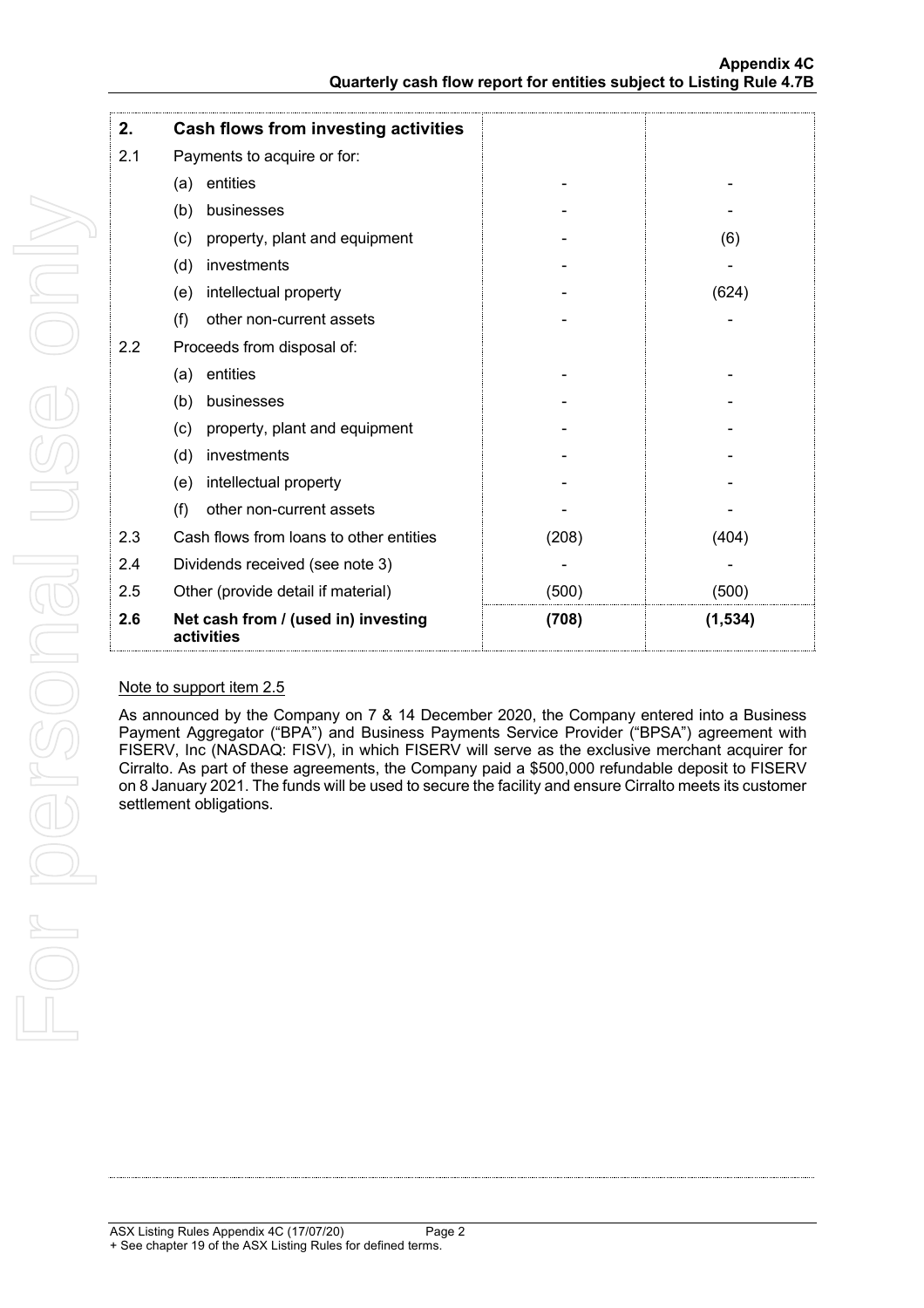| 3.   | <b>Cash flows from financing activities</b>                                                   |        |          |
|------|-----------------------------------------------------------------------------------------------|--------|----------|
| 3.1  | Proceeds from issues of equity securities<br>(excluding convertible debt securities)          | 18,094 | 26,084   |
| 3.2  | Proceeds from issue of convertible debt<br>securities                                         |        |          |
| 3.3  | Proceeds from exercise of options                                                             | 3,324  | 3,950    |
| 3.4  | Transaction costs related to issues of<br>equity securities or convertible debt<br>securities | (60)   | (713)    |
| 3.5  | Proceeds from borrowings                                                                      |        |          |
| 3.6  | Repayment of borrowings                                                                       |        | (2, 164) |
| 3.7  | Transaction costs related to loans and<br>borrowings                                          |        |          |
| 3.8  | Dividends paid                                                                                |        |          |
| 3.9  | Other (Listed Option entitlement issue)                                                       |        | 361      |
| 3.10 | Net cash from / (used in) financing<br>activities                                             | 21,358 | 27,518   |

| 4.  | Net increase / (decrease) in cash and<br>cash equivalents for the period |        |          |
|-----|--------------------------------------------------------------------------|--------|----------|
| 4.1 | Cash and cash equivalents at beginning of<br>period                      | 3.948  | 274      |
| 4.2 | Net cash from / (used in) operating<br>activities (item 1.9 above)       | (781)  | (2, 441) |
| 4.3 | Net cash from / (used in) investing activities<br>(item 2.6 above)       | (708)  | (1,534)  |
| 4.4 | Net cash from / (used in) financing activities<br>(item 3.10 above)      | 21,358 | 27,518   |
| 4.5 | Effect of movement in exchange rates on<br>cash held                     |        |          |
| 4.6 | Cash and cash equivalents at end of<br>period                            | 23,817 | 23,817   |

| 5.  | Reconciliation of cash and cash<br>equivalents<br>at the end of the quarter (as shown in the<br>consolidated statement of cash flows) to the<br>related items in the accounts | <b>Current quarter</b><br>\$A'000 | <b>Previous quarter</b><br>\$A'000 |
|-----|-------------------------------------------------------------------------------------------------------------------------------------------------------------------------------|-----------------------------------|------------------------------------|
| 5.1 | <b>Bank balances</b>                                                                                                                                                          | 23.817                            | 3.948                              |
| 5.2 | Call deposits                                                                                                                                                                 |                                   |                                    |
| 5.3 | <b>Bank overdrafts</b>                                                                                                                                                        |                                   |                                    |
| 5.4 | Other (provide details)                                                                                                                                                       |                                   |                                    |
| 5.5 | Cash and cash equivalents at end of<br>quarter (should equal item 4.6 above)                                                                                                  | 23,817                            | 3,948                              |

ASX Listing Rules Appendix 4C (17/07/20) Page 3 + See chapter 19 of the ASX Listing Rules for defined terms.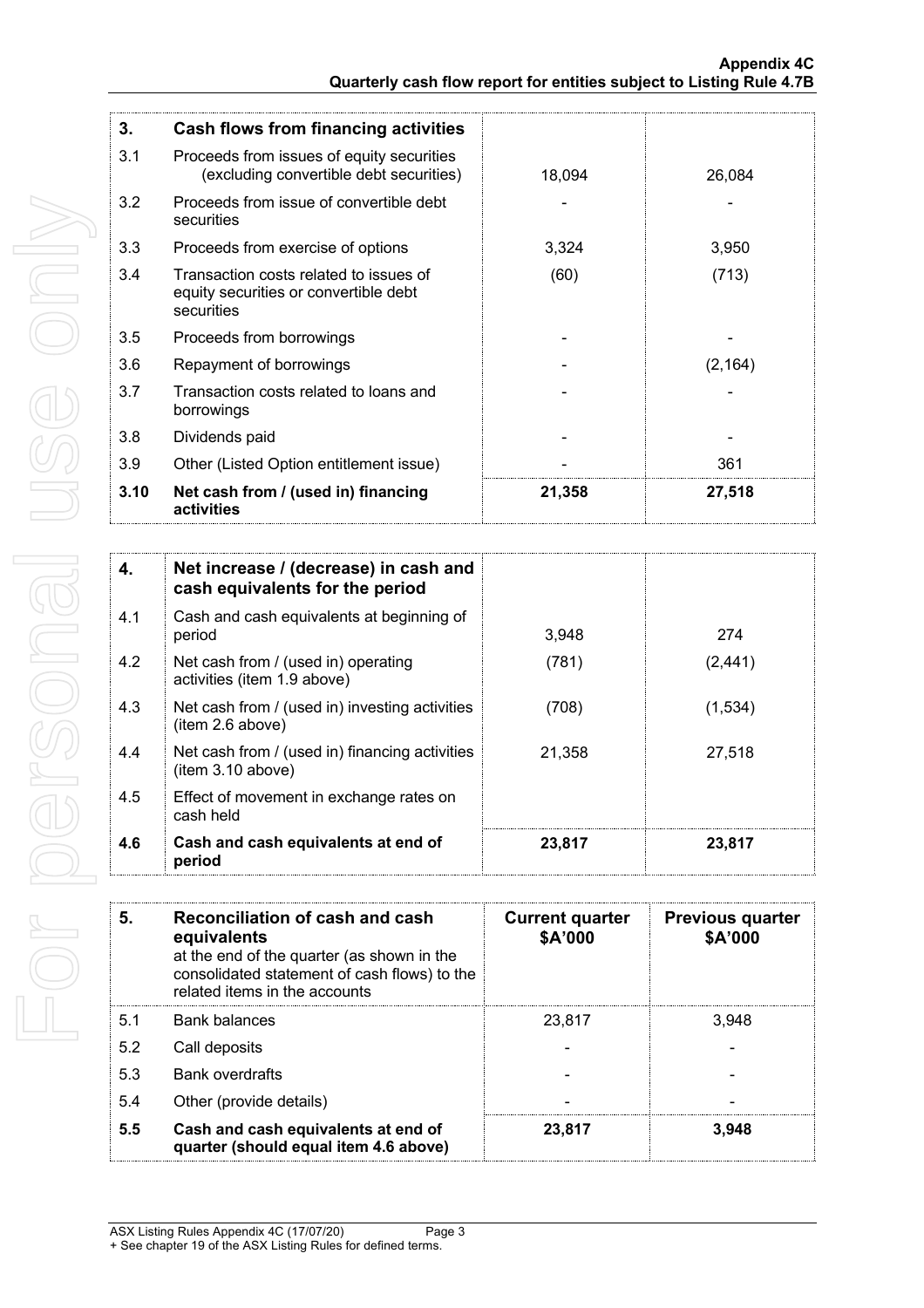| 6.        | Payments to related parties of the entity and their<br>associates                                                                                                                                                                                                                                                                                                                                            |                                            | <b>Current quarter</b><br>\$A'000 |
|-----------|--------------------------------------------------------------------------------------------------------------------------------------------------------------------------------------------------------------------------------------------------------------------------------------------------------------------------------------------------------------------------------------------------------------|--------------------------------------------|-----------------------------------|
| 6.1       | Aggregate amount of payments to related parties and their<br>associates included in item 1                                                                                                                                                                                                                                                                                                                   |                                            | 109                               |
| 6.2       | Aggregate amount of payments to related parties and their<br>associates included in item 2                                                                                                                                                                                                                                                                                                                   |                                            | 208                               |
|           | Note: if any amounts are shown in items 6.1 or 6.2, your quarterly activity report must include a description of, and an<br>explanation for, such payments.                                                                                                                                                                                                                                                  |                                            |                                   |
|           | Item 6.1 includes the following payments:                                                                                                                                                                                                                                                                                                                                                                    |                                            |                                   |
|           | \$95k payments to directors, including director's remuneration and director's superannuation; and                                                                                                                                                                                                                                                                                                            |                                            |                                   |
|           | \$14k payments to Appstablishment Pty Ltd 1 for various services provided to Cirralto Limited.                                                                                                                                                                                                                                                                                                               |                                            |                                   |
|           |                                                                                                                                                                                                                                                                                                                                                                                                              |                                            |                                   |
|           | Item 6.2 includes the following payments:<br>\$108k payments to Appstablishment Pty Ltd 1 for labour services provided to Cirralto Limited; and                                                                                                                                                                                                                                                              |                                            |                                   |
|           | \$100k loan advance to Appstablishment Pty Ltd <sup>1</sup>                                                                                                                                                                                                                                                                                                                                                  |                                            |                                   |
|           |                                                                                                                                                                                                                                                                                                                                                                                                              |                                            |                                   |
| Rare Air. | <sup>1</sup> Appstablishment Pty Ltd is a related party entity. Mr Adrian Floate is a shareholder through his interests in Appstablishment<br>Software Group ("ASG"). ASG is a related party entity. Mr Adrian Floate is a shareholder through his interests in Rare Air<br>Nominees Pty Ltd ("Rare Air"). Rare Air is a related party entity as Mr Adrian Floate is a director of both Cirralto Limited and |                                            |                                   |
|           |                                                                                                                                                                                                                                                                                                                                                                                                              |                                            |                                   |
| 7.        | <b>Financing facilities</b><br>Note: the term "facility' includes all forms of financing                                                                                                                                                                                                                                                                                                                     | <b>Total facility</b><br>amount at quarter | Amount drawn at<br>quarter end    |
|           | arrangements available to the entity.<br>Add notes as necessary for an understanding of the<br>sources of finance available to the entity.                                                                                                                                                                                                                                                                   | end<br>\$A'000                             | \$A'000                           |
| 7.1       | Loan facilities                                                                                                                                                                                                                                                                                                                                                                                              | 1,000                                      |                                   |
| 7.2       | Credit standby arrangements                                                                                                                                                                                                                                                                                                                                                                                  |                                            |                                   |
| 7.3       | Other (please specify)                                                                                                                                                                                                                                                                                                                                                                                       |                                            |                                   |
| 7.4       | <b>Total financing facilities</b>                                                                                                                                                                                                                                                                                                                                                                            | 1,000                                      |                                   |
| 7.5       | Unused financing facilities available at quarter end                                                                                                                                                                                                                                                                                                                                                         |                                            | 1,000                             |
| 7.6       | Include in the box below a description of each facility above, including the lender, interest<br>rate, maturity date and whether it is secured or unsecured. If any additional financing<br>facilities have been entered into or are proposed to be entered into after quarter end,<br>include a note providing details of those facilities as well.                                                         |                                            |                                   |
|           | Appstablishment Pty Ltd - key stakeholder funding, no interest.                                                                                                                                                                                                                                                                                                                                              |                                            |                                   |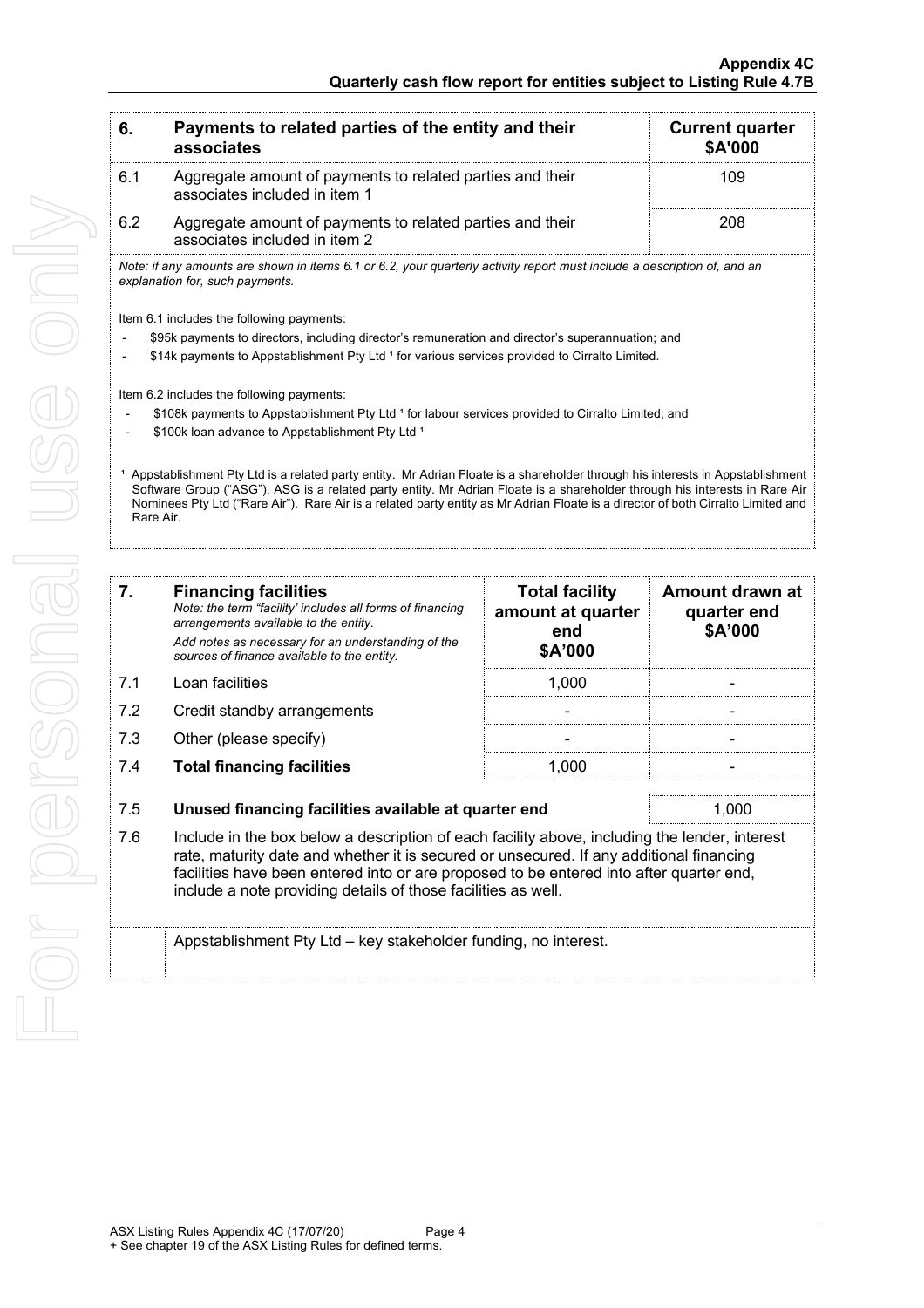### **Appendix 4C Quarterly cash flow report for entities subject to Listing Rule 4.7B**

| 8.  |                                                                                                                                                                                                                                 | <b>Estimated cash available for future operating activities</b>                                                                                                                                                | \$A'000 |  |
|-----|---------------------------------------------------------------------------------------------------------------------------------------------------------------------------------------------------------------------------------|----------------------------------------------------------------------------------------------------------------------------------------------------------------------------------------------------------------|---------|--|
| 8.1 | Net cash from / (used in) operating activities (item 1.9)                                                                                                                                                                       |                                                                                                                                                                                                                | (781)   |  |
| 8.2 | Cash and cash equivalents at quarter end (item 4.6)                                                                                                                                                                             |                                                                                                                                                                                                                | 23,817  |  |
| 8.3 | Unused finance facilities available at quarter end (item 7.5)                                                                                                                                                                   |                                                                                                                                                                                                                | 1,000   |  |
| 8.4 | Total available funding (item $8.2 +$ item $8.3$ )                                                                                                                                                                              |                                                                                                                                                                                                                | 24,817  |  |
| 8.5 | item 8.1)                                                                                                                                                                                                                       | Estimated quarters of funding available (item 8.4 divided by                                                                                                                                                   | N/A     |  |
|     |                                                                                                                                                                                                                                 | Note: if the entity has reported positive net operating cash flows in item 1.9, answer item 8.5 as "N/A". Otherwise, a<br>figure for the estimated guarters of funding available must be included in item 8.5. |         |  |
| 8.6 |                                                                                                                                                                                                                                 | If item 8.5 is less than 2 quarters, please provide answers to the following questions:                                                                                                                        |         |  |
|     | 8.6.1<br>Does the entity expect that it will continue to have the current level of net operating<br>cash flows for the time being and, if not, why not?                                                                         |                                                                                                                                                                                                                |         |  |
|     | N/A                                                                                                                                                                                                                             |                                                                                                                                                                                                                |         |  |
|     | 8.6.2<br>Has the entity taken any steps, or does it propose to take any steps, to raise further<br>cash to fund its operations and, if so, what are those steps and how likely does it<br>believe that they will be successful? |                                                                                                                                                                                                                |         |  |
|     | N/A                                                                                                                                                                                                                             |                                                                                                                                                                                                                |         |  |
|     | 8.6.3<br>Does the entity expect to be able to continue its operations and to meet its business<br>objectives and, if so, on what basis?                                                                                         |                                                                                                                                                                                                                |         |  |
|     | N/A                                                                                                                                                                                                                             |                                                                                                                                                                                                                |         |  |
|     |                                                                                                                                                                                                                                 | Note: where item 8.5 is less than 2 quarters, all of questions 8.6.1, 8.6.2 and 8.6.3 above must be answered.                                                                                                  |         |  |